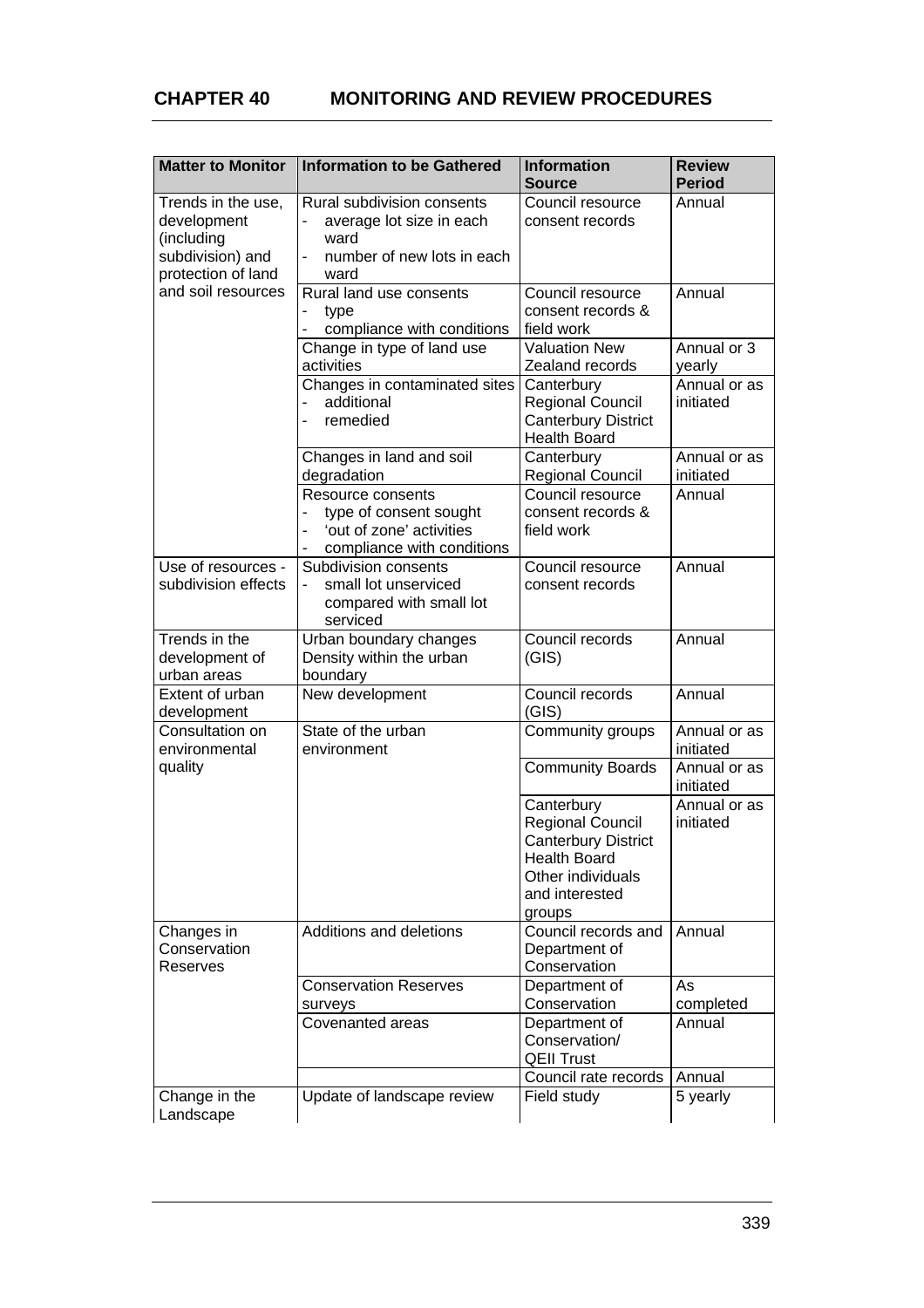## **CHAPTER 40 MONITORING AND REVIEW PROCEDURES**

| <b>Matter to Monitor</b>                                                                       | <b>Information to be Gathered</b>                                                                        | <b>Information</b><br><b>Source</b>                                                                                      | <b>Review</b><br><b>Period</b>             |
|------------------------------------------------------------------------------------------------|----------------------------------------------------------------------------------------------------------|--------------------------------------------------------------------------------------------------------------------------|--------------------------------------------|
|                                                                                                | Vegetation change                                                                                        | Canterbury<br><b>Regional Council</b>                                                                                    | 5 yearly                                   |
|                                                                                                | Resource consents                                                                                        | Council resource<br>consent records &<br>field work                                                                      | Annual                                     |
| Council reserves,<br>community<br>facilities and other<br>amenity areas                        | Additions and deletions                                                                                  | Council records<br>Community<br>Services and<br><b>Valuation New</b><br>Zealand data                                     | Annual                                     |
| Effects of noise on<br>the environment,<br>including use of<br>helicopters in the<br>District. | Measurement of ambient<br>noise levels.<br>Frequency of helicopter use                                   | Field surveys<br>Council records -<br>noise complaints<br>Council monitoring<br>and enforcement of<br>noise level limits | 3 yearly                                   |
| Tree register                                                                                  | Additions and deletions                                                                                  | Council records                                                                                                          | 3 yearly                                   |
| Coastline change                                                                               | Coastline profile<br>Vegetation change<br>Effects from natural hazards<br><b>Extraction of resources</b> | Canterbury<br><b>Regional Council</b>                                                                                    | 5 yearly                                   |
| Consultation on<br>coastal matters                                                             | State of the coastal<br>environment                                                                      | Canterbury<br>Regional Council                                                                                           | Annual or as<br>initiated                  |
|                                                                                                |                                                                                                          | Tangata whenua                                                                                                           | Annual or as<br>initiated                  |
|                                                                                                |                                                                                                          | Department of<br>Conservation                                                                                            | Annual or as<br>initiated                  |
|                                                                                                |                                                                                                          | Landowners and<br>others                                                                                                 | Annual or as<br>initiated                  |
| Water quality                                                                                  | Public water supply quality                                                                              | Council records<br>Engineering<br>Services                                                                               | As required<br>by N.Z.<br><b>Standards</b> |
|                                                                                                | Groundwater contamination<br>÷,<br>Surface water quality<br>$\overline{a}$<br>Surface water flow         | Canterbury<br><b>Regional Council</b>                                                                                    | Annual                                     |
|                                                                                                | Alternative methods                                                                                      | Various                                                                                                                  | As initiated                               |
|                                                                                                | Feedback                                                                                                 | Tangata whenua                                                                                                           | As initiated                               |
|                                                                                                | Feedback                                                                                                 | Other parties                                                                                                            | As initiated                               |
|                                                                                                | Resources of value to Tangata<br>whenua                                                                  | Consultation                                                                                                             | As initiated                               |
| Register of places<br>of significance to<br>Tangata whenua                                     | Any additions and deletions                                                                              | Council records.<br>Tangata whenua                                                                                       | Annual                                     |
| Council acquisition<br>of heritage<br>properties                                               | Additions and deletions                                                                                  | Council records<br>Community<br>Services                                                                                 | Annual                                     |
| Consultation on<br>heritage matters                                                            | Issues in common                                                                                         | New Zealand<br><b>Historic Places</b><br>Trust                                                                           | As initiated                               |
| Community<br>attitudes on<br>heritage issues                                                   | Inventory of features                                                                                    |                                                                                                                          | 5 yearly                                   |